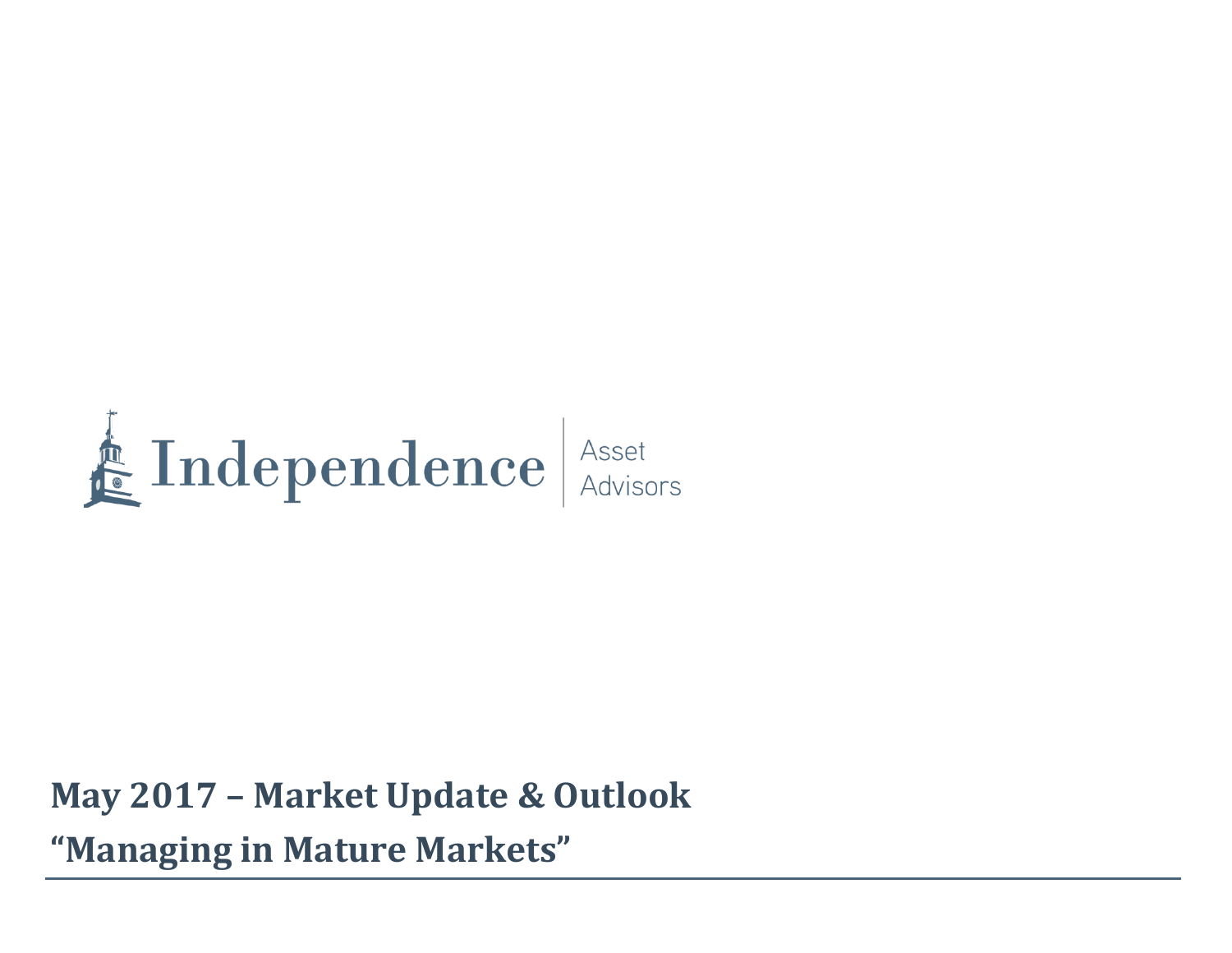# **Global Market Returns – May 2017**

|                                         |                                     | <b>May 2017</b> | <b>Year To Date</b> | <b>One Year</b> | <b>Three Years</b> | <b>Five Years</b> |
|-----------------------------------------|-------------------------------------|-----------------|---------------------|-----------------|--------------------|-------------------|
| <b>U.S. Large Cap Equities</b>          | S&P 500                             | 1.41%           | 8.66%               | 17.47%          | 10.14%             | 15.42%            |
| <b>U.S Mid Cap Equities</b>             | Russell Midcap                      | 0.91%           | 6.92%               | 15.86%          | 8.50%              | 15.13%            |
| <b>U.S. Small Cap Equities</b>          | Russell 2000                        | $(2.03\%)$      | 1.48%               | 20.36%          | 8.00%              | 14.04%            |
| <b>International Developed Equities</b> | <b>MSCI EAFE</b>                    | 3.67%           | 14.01%              | 16.44%          | 1.53%              | 10.21%            |
| <b>Emerging Market equities</b>         | <b>MSCI Emerging Markets</b>        | 2.96%           | 17.25%              | 27.41%          | 1.62%              | 4.54%             |
| <b>U.S. Taxable Fixed Income</b>        | Barclay's U.S. Aggregate            | $0.77\%$        | 2.38%               | 1.58%           | 2.53%              | 2.24%             |
| <b>U.S. Tax-Exempt Fixed Income</b>     | Barclay's Municipal Aggregate       | 1.59%           | 3.94%               | 1.46%           | 3.49%              | 3.31%             |
| <b>High Yield Fixed Income</b>          | Barclay's U.S. Corporate High Yield | 0.87%           | 4.79%               | 13.58%          | 4.73%              | 7.31%             |
| <b>Floating Rate Loans</b>              | S&P/LSTA Leveraged Loan             | 0.37%           | 1.96%               | 7.49%           | 3.57%              | 4.73%             |
| <b>International Fixed Income</b>       | Barclay's Global Aggregate Ex-U.S.  | 2.19%           | 6.21%               | $(0.04\%)$      | $(2.01\%)$         | $(0.20\%)$        |

- Global equity markets moved collectively higher in May as investors focused more on strong "hard data" and less on political headlines.
- The S&P 500 gained 1.4% after a stronger than expected earnings season; three-quarters of U.S. companies beat revenue estimates.
- The U.S. dollar weakened in May for the third consecutive month, as the US Dollar Index fell 2%, favoring non-\$U.S. investments.
- International developed equities advanced strongly in May as the Eurozone continued to show signs of improvement.
- Emerging market equities gained nearly 3% in May despite a downgrade of China's sovereign credit rating.
- U.S. bonds rallied alongside stocks, with investment grade taxable and municipal bond indexes gaining 0.8% and 1.6%, respectively. Large foreign funds flows only partially explain lower long-term yields. The bond market is not pricing in an increase in growth and inflation.
- High yield bonds and floating rate loans rose 0.9% and 0.4%, respectively, and continue to offer good protection against rising rates.
- Global non-U.S. bonds have performed well as the U.S. dollar weakened. The trade-weighted \$U.S. is trading at pre-election levels.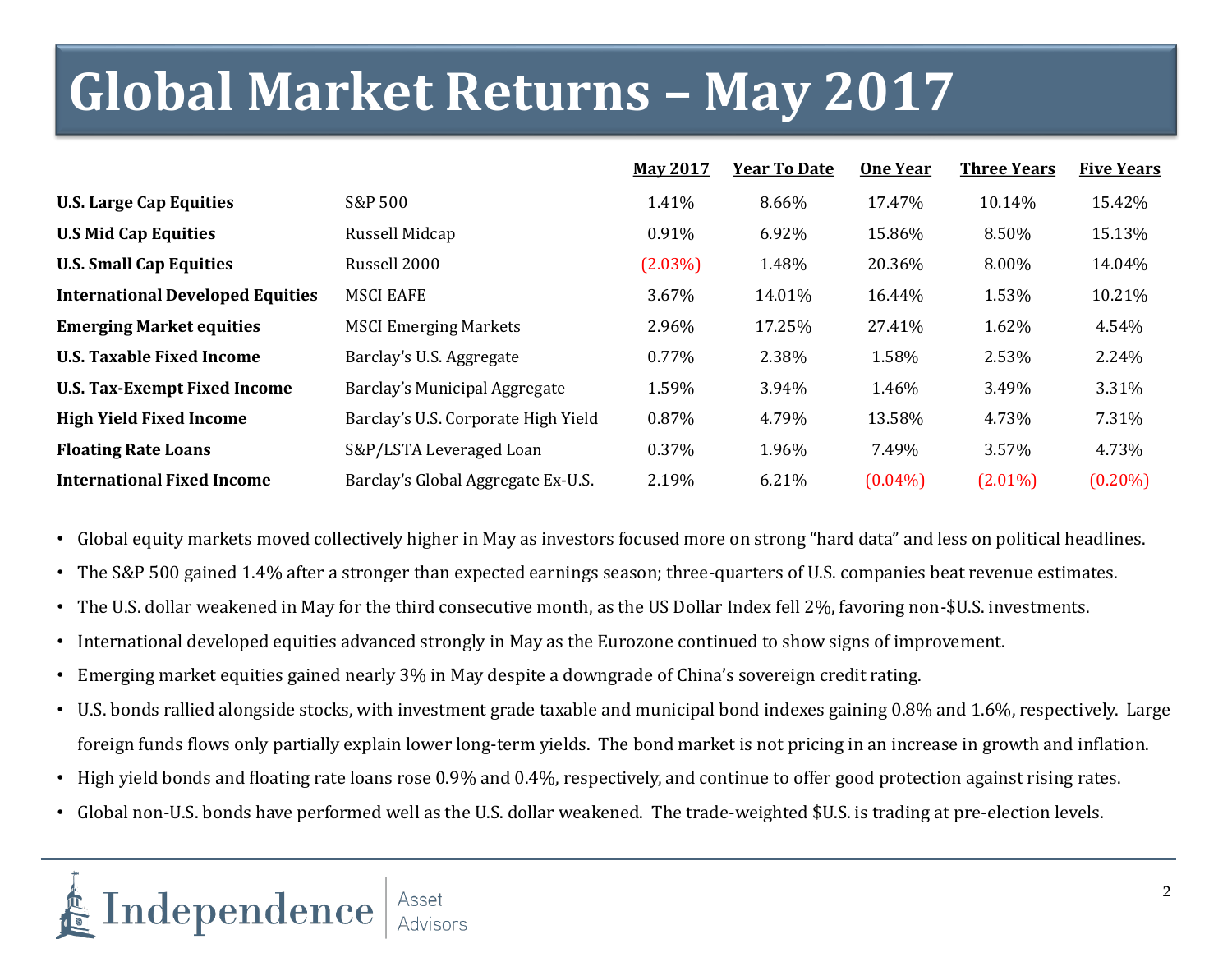#### **"Managing in Mature Markets"**

- 1) Adapting to mature economic, credit and equity market cycles.
- 2) Upgrading strategies, investment advisors and allocations to meet global market risks.
- 3) Adding new strategies to increase diversification and sources of return.
- 4) Staying the course and rebalancing into non-U.S. allocation.

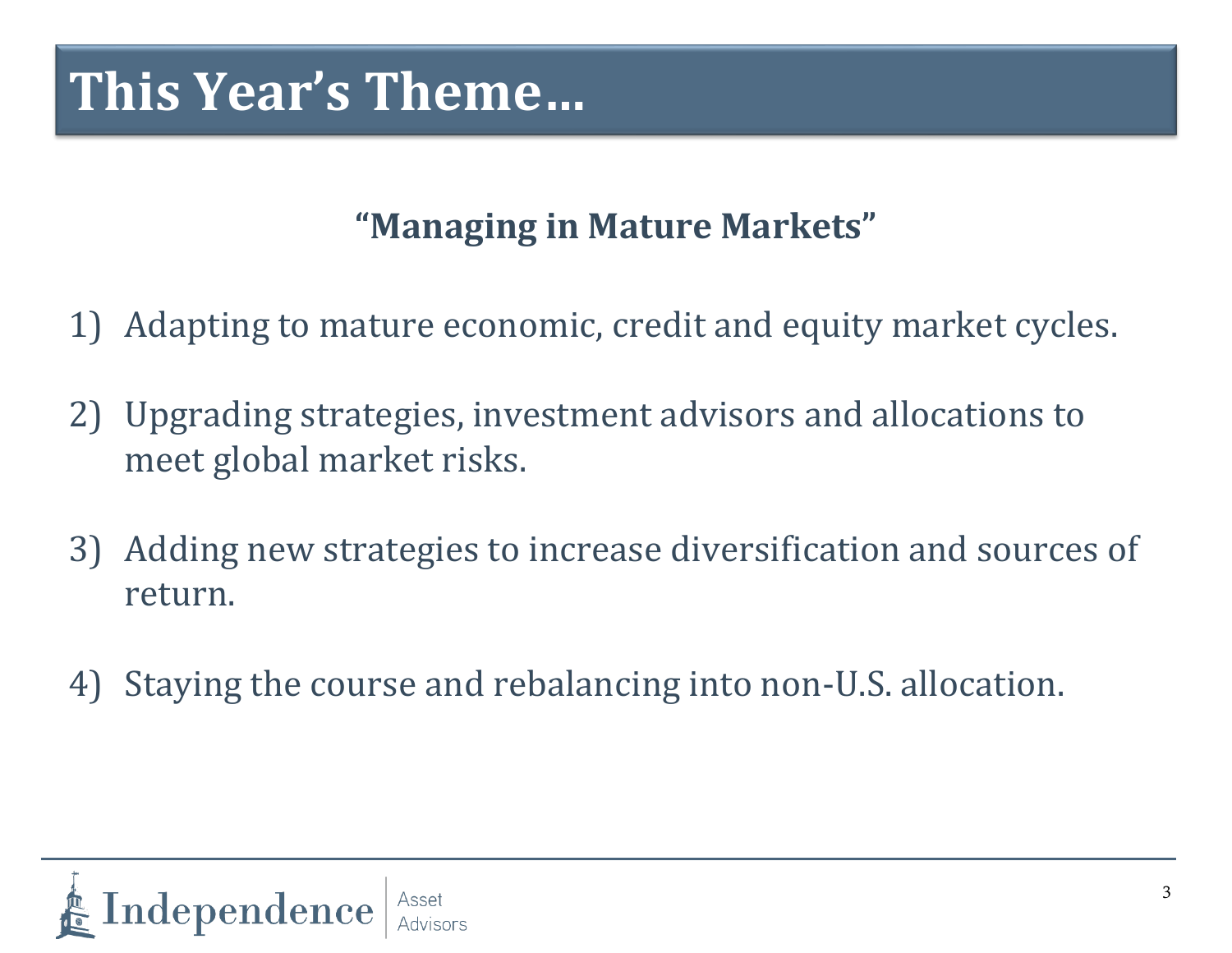## **Which Market is Right?**

#### **Which market is right, stock or bond market?**

- Despite high consumer confidence, U.S. economic growth data continues to come up below expectations.
- While slow GDP growth in the  $1<sup>st</sup>$  quarter, revised up to a paltry 1.2% annualized, was thought to be transitory, it has been followed by weak data early in the  $2<sup>nd</sup>$  quarter.
- But U.S. stocks keep hitting record highs with high valuations.
- The U.S. bond market, with a 10-Year Treasury at 2.2%, is not pricing in higher growth or inflation.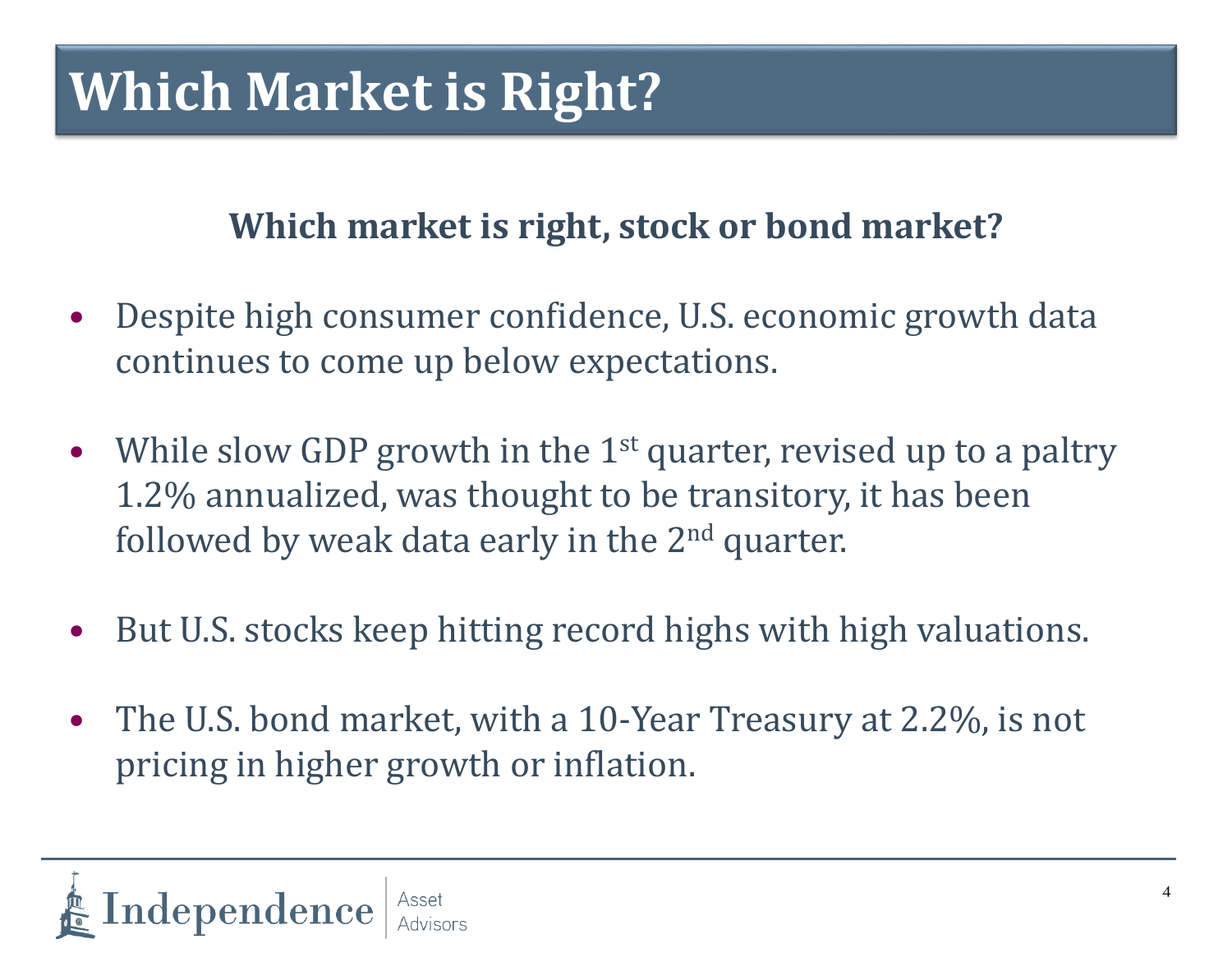## **Connecting the Dots**

- Weaker economic data combined with high U.S. equity valuations and low interest rates suggests a cautious approach to investing.
- While still relatively attractive compared to fixed income, U.S. equity valuations look stretched.
- **Stronger European economic data, more attractive equity** valuations and optimistic earnings growth make EAFE & Europe more attractive than U.S. markets.
- As indicated in the Risk/Return chart that follows, assets look priced to provide below average returns going forward, but some look better than others.